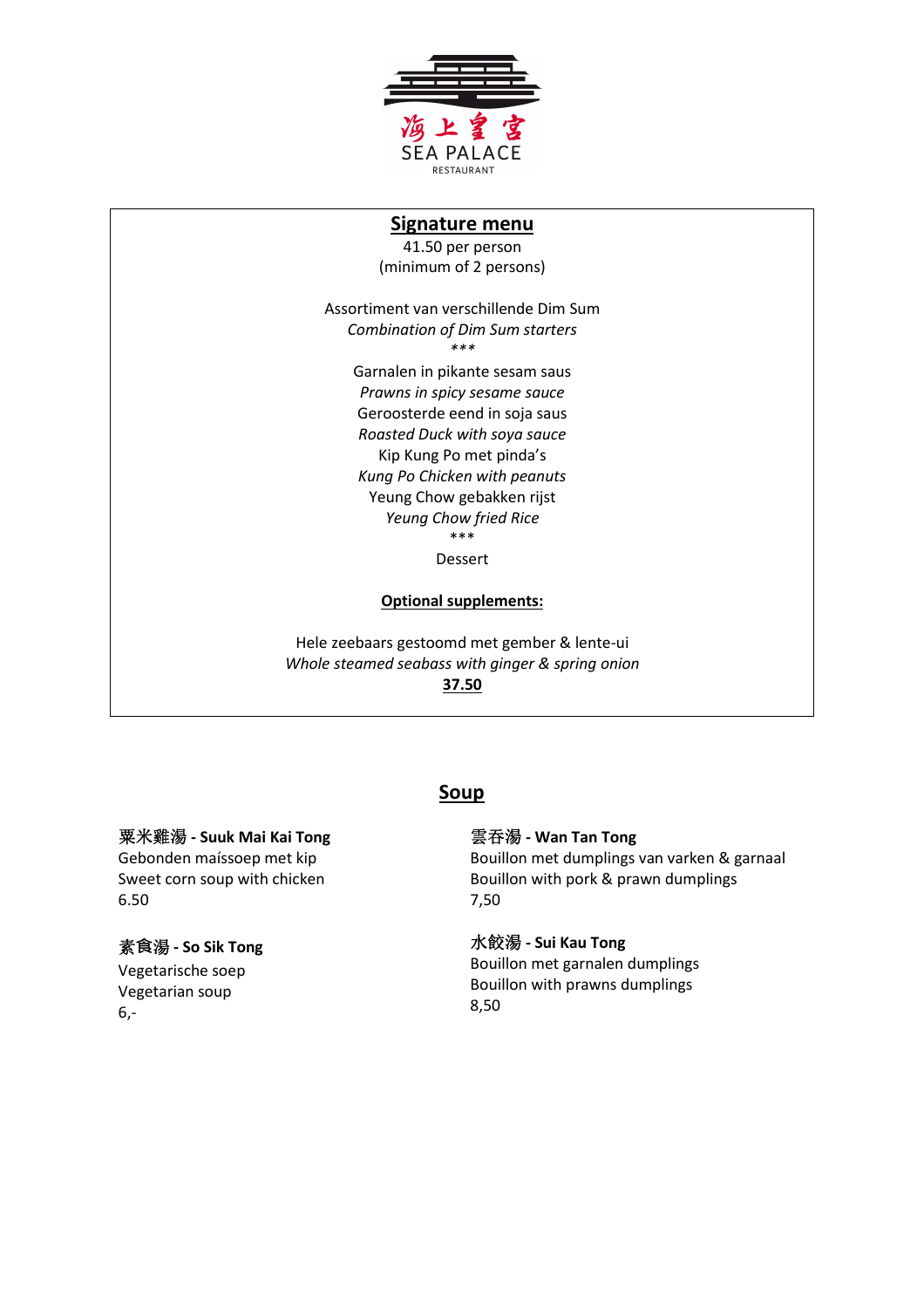

#### 筍尖鮮蝦餃 **- Ha Kau**

Gestoomde garnalenpasteitjes *Steamed prawn dumplings*  8,50

## 沙茶太子尤 **- Saa Cha Tai Chi Yau**

Pikante mini inktvisjes *Spicy mini squids* 7

#### 干蒸牛內 **-Kong Tsing Ngau Yuk**

Beef dumplings *Rundvlees dumplings* 8

## 素餃子 **- Soo Kau Chi**

Vegetarische dumplings *Vegetarian dumplings*  7

#### 上海小籠包 **- Shanghai Siu Lung bao**

Varkensvlees dumpling met bouillon *Juicy pork dumplings* 8,-

# 三星帶子餃 **-Tai Chi Kau**

Gestoomd pasteitjes van coquille st. Jacques *Steamed dumplings with St. Jacobs scallop* 9.50

# 雪菜火鴨水晶包 **- Seui Ching Pau**

dumpling met eend *Dumplings with duck* 8.-

#### 百花釀青椒 **- Yeung Cheng Chieuw**

Paprika met visvulling *Green bell pepper stuffed with fish paste* 7.50

# **Steamed Rice Crepê**

# 天妇罗虾肠粉 **- Tempura Ebi Cheung Fan**

Flensje gevuld met tempura garnaal *Steamed crepe stuffed with tempura prawn*  8.50

叉燒腸粉 **- Cha Siu Cheung Fan**

*Flensje gevuld met cha siu Steamed crepe stuffed with cha siu* 7.50

鮮蝦腸粉 **- Sin Ha Cheung Fan**

Flensje gevuld met garnalen *Steamed crepe stuffed with prawns*  8.50

雪菜鴨絲腸粉 **- Ngap Sie Cheung Fan**

Flensje gevuld met eend en zoute groenten *Duck and salted vegetables*  7.50

什菇肠粉 **- Tjap Koe Cheung Fan**

Flensje met gemixte paddestoelen (vegan) *Steamed crepes with mixed mushrooms (vegan)* 

7.50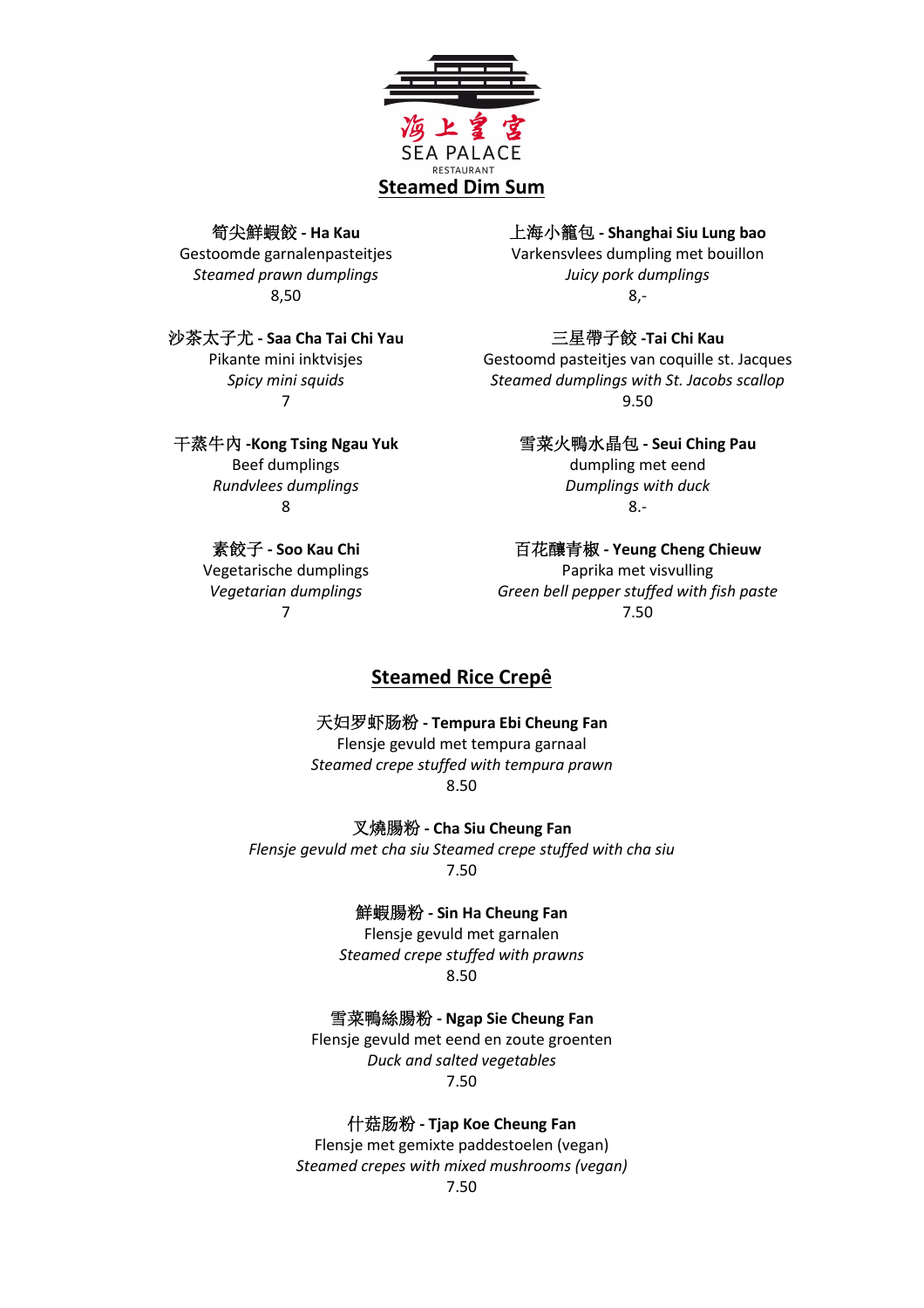

### 黑椒牛柳卷 **- Hak Chieuw Ngau Lau Kun**

Mini loempia met ossenhaas Egg roll with beef 7,-

#### 三絲炸春卷 **- Saam Sie Chun Kun**

Loempia's gevuld met varkensvlees en shitake Spring rolls with pork and shiitake mushrooms 7.50

#### 蚝油鮮竹卷 **- Ho Yau Sin Tjok Kun**

Sojavel rolls met varkensvlees Soja skin rolls with pork 7,-

#### 春卷**- Chun Kun**

3 mini vegetarische loempia's 3 mini vegetarian spring rolls 7,-

#### 菜肉鍋貼餃 **Wo Tiep**

Gebakken dumpling met varkensvlees vulling Pan fried dumpling with pork meat 7.50

# 招牌煎粉果 **- Fan Kuo**

Pasteitje gevuld met varken en garnalen Fried pastry with pork and shrimp 6.50

#### 姜葱炸水餃 **- Tsa Sui Kau**

Gefrituurde garnalenpasteitjes Fried dumplings with prawn stuffing 8,50

#### 鮮蝦腐皮卷 **- Foe Pee Kun**

Soja skin rolls met garnalenvulling Soja skin rolls with shrimps 8,-

#### 香煎韭菜餃 **- Kau Choi Kou**

Dumpling met varken enChinese bieslook Dumpling with pork and Chinese leek 7,-

#### 蠔王叉燒酥 **- Tsa Siu Soo**

Pastei uit oven met geroosterd varkensvlees Oven baked puff with roasted pork and 7,-

#### 美团煎素餃子 **- Tsien Kau Zhi**

Gebakken dumplings met groente en tofu Pan fried dumpling with vegetable and tofu 7

### 香茜墨魚餅 **- Heung Sai Mat Yu Peng**

Gebakken inktviskoekjes Fried squid cakes 7,-

#### **Small warm dishes**

#### 鼓汁蒸生蠔 **- Si Chap Tsing Saang Ho**

Oesters in tausiesaus, min. 2 stuks Oysters in tausie sauce, min. 2 pieces Daily price

#### 蒜茸粉絲蒸帶子 **- Tsing Taai Chi**

Gestoomde St. Jacques coquille met knoflook Steamed St. Jacobs scallop with garlic Daily Price

#### 椒鹽鮮尤 **- Chieuw Yim Yau Yu**

Gebakken inktvis met zout en peper Fried squid with salt and pepper 14,-

#### 雞沙嗲 **- Kai Yakitori**

4 spiesjes van gegrilde kippendij 4 skewers of grilled chicken thigh 8.50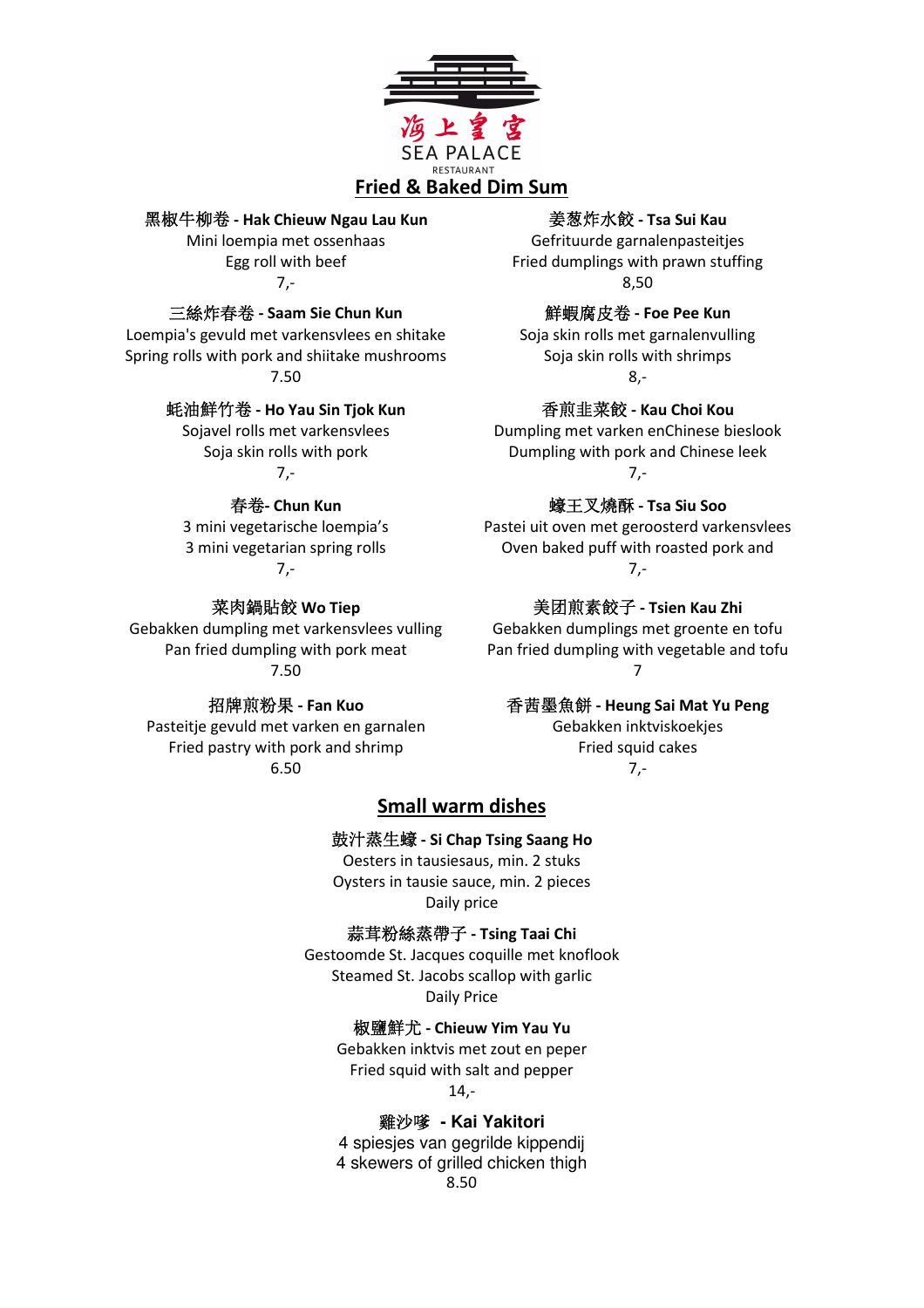

#### **Buns**

#### 生煎牛肉包 **- San Chien Ngau Yuk Pau**

Gebakken buns met vulling van beef *Baked buns with beef*  7,-

#### 蠔油叉焼包 **- Cha Siu Pau**

Gevuld met Cha Siu *Steamed bun stuffed with Cha Siu*  6,-

# 臘味糯米卷 **- Lap Mei Lo Mai Kun**

Buns kleefrijst met gerookt vlees *Buns sticky rice with smoked meat*  7,-

## 生煎素菜包 **- San Chien Tsai Pao**

Gebakken broodje met groente *Baked bun with vegetables*  6,-

#### 北京鴨包 **- Beijing Duck Bun**

Gevuld met Peking eend filet, Hoi Sin saus & groenten *Stuffed with Beijing Duck fillet, Hoi Sin sauce & vegetables*  9.50

### 鴨包 **- Siu Ab Bun**

Gevuld met stukjes eend in hoi sin marinade *Stuffed with minced duck in hoi sin marinade*  7.50

# **Cold Sichuan dishes**

#### 夫妻肺片 **- Fu Cai Fai Pin**

Beef met dressing van Sichuanpepers en pinda's *Beef with dressing of Sichuan peppers and peanuts* 12,-

#### 小米椒拌黑木**! - Hak Mok Ji**

Zwarte paddenstoelen in pikante azijndressing *Chinese black mushrooms in spicy vinegar*

9,-

#### 口水雞 **- Hau Sui Kai**

Kip in pikante Sichuansaus *Chicken in hot Sichuan sauce* 10,00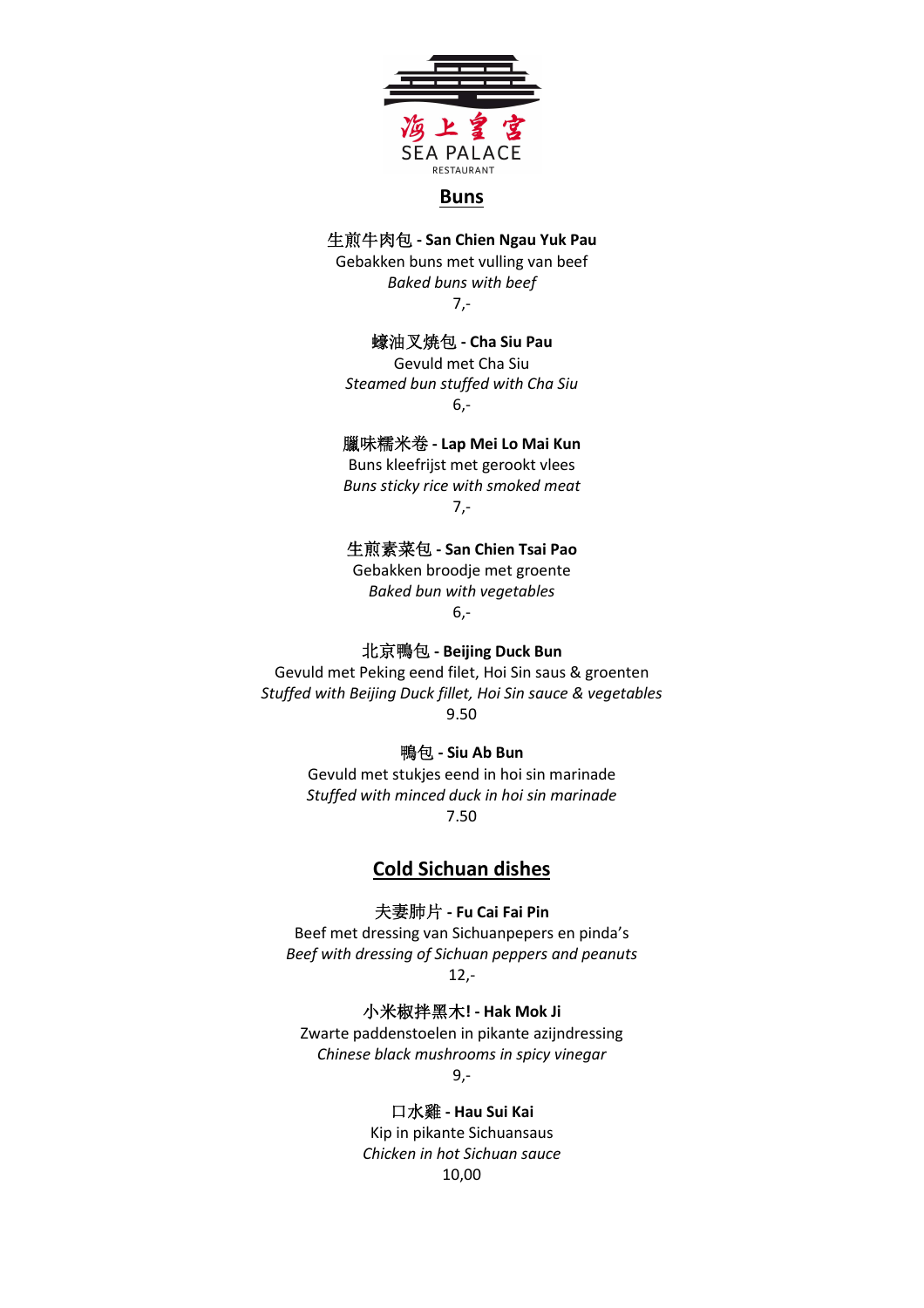

# **Roast Specials**

片皮鴨 **– Pien Pee Ab Hele Peking eend met pannenkoekjes, Hoi Sin saus & groenten** *Whole Beijing duck with small pancakes, Hoi Sin sauce & vegetables* 75,- (whole duck)

38,50 (half duck)

# 脆皮掛爐鴨**(**半只**) - Siu Ab**

## **Traditioneel geroosterde eend met sojasaus(halve eend)**

*Traditional roasted duck with soya sauce (half duck)*  23.50

# 火腩 **- For Nam**

Krokant geroosterd buikspek *Roasted Pork sowbelly with crispy skin*  19.50

# 蜜汁叉燒**- Cha Siu**

Met honing geroosterd varkensvlees *Honey Roasted fillet of pork*  19.50

# **Beef & Chicken dishes**

#### 什菇牛 **– Tjap Gu Ngau Lau Sie**

Ossenhaasreepjes met gemengde champignons Sliced beef with mixed mushrooms 25,-

#### 夏威夷果炒牛肉 **– Xiaweiyi guo ngau yuk**

Ossenhaas met groene asperges & macadamia noten in pikante saus *Fillet of beef with macadamia nuts and asparagus in spicy sauce* 26,-

#### 水**%**牛肉 **– Siu Tsu Ngau Yuk**

Ossenhaas met Sichuan peper in pikante olie Sliced beef with Sichuan peppers in spicy oil 27.50

#### 宮寶雞丁**- Kung Po Kai**

Blokjes van kippendij met Kung Po saus en pinda's Cubes of chicken thigh filet in Kung Po style with peanuts 23,-

#### 咕嚕雞 **– Koe Lo Kai**

Gefrituurde kippendij filet in zoetzure saus Deep fried chicken thigh filet in sweet & sour sauce 22,-

#### 鹹魚雞粒茄子 **– Yu Heung Keh Tzi po**

Aubergine, kip gehakt & gezouten vis Eggplant, minced chicken & salted fish 23.50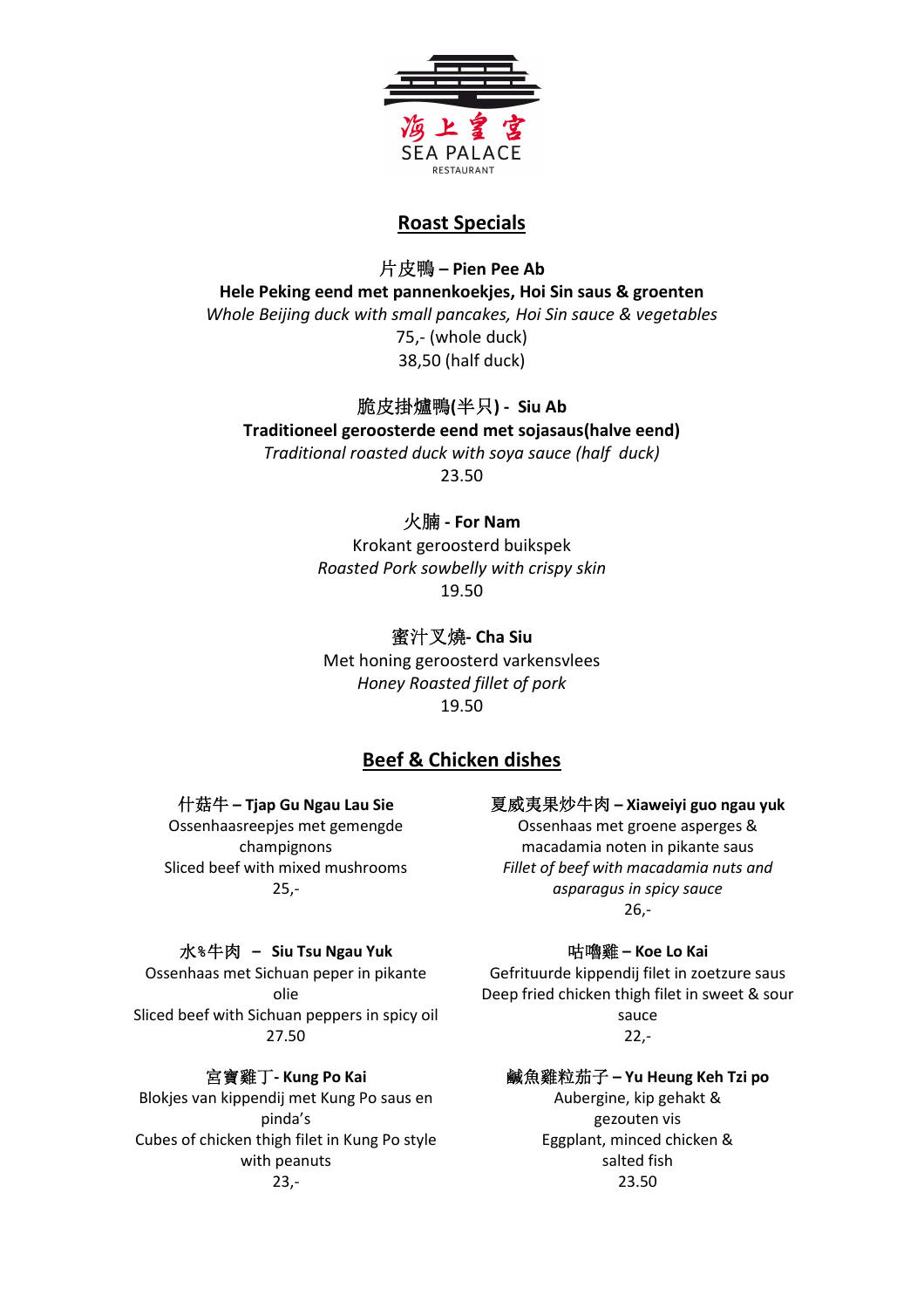

# **Sea Food Dishes**

# 薑蔥蒸鱸魚 **(**時價**) – Tsing Lo Yu**

Zeebaars gestoomd met gember & lente-ui *Sea bass steamed with ginger & spring onion*  Daily price

#### 薑蔥焗龍蝦**(**時價**) - Keung Chong Long Ha**

Kreeft met gember en lente-uitjes *Lobster with ginger and spring onions* Daily price

#### 蒜茸蒸龍蝦**(**時價**) – Suun Yong Tsing Long Ha**

Gestoomde kreeft met knoflook *Steamed lobster with garlic*  Daily price

## 咕嚕魚 **– Koe Lo Yu**

Gepaneerde zeeduivel filet in zoet-zure saus *Monk fish fillet in sweet & sour sauce*   $27 -$ 

# 四川蝦仁 **– Sichuan Ha Yan**

Garnalen in een sesam Sichuansaus (pikant) *Prawns in sesame Sichuan sauce (spicy)*  29,-

# **XO** 醬炒雙脆 **– X.O. Sin Lo Sun Seung Choi**

Garnalen en Coquilles St. Jacques met groenten in pikante XO-saus *Prawns and St. Jacob's scallops in spicy XO-sauce*  29,-

# **Fried Rice & Fried Noodle dishes**

# 揚州炒飯**-Yeung Chow Chau Fan**

Gebakken rijst met vlees, gehakte garnalen en erwten *Fried rice with meat, minced prawns and green peas*  18.50

# 星洲炒米 **– Sing Chow Mei Fan**

Mihoen Singapore met cha siu & garnalen *rice noodles with cha siu & minced shrimps*  19,-

# *Thick rice noodles with beef*  19,-

干炒牛河 **- Kong Chau Ngau Ho** Platte rijst noodles met beef

泡菜炒飯 **Pau Choi Chau Fan** Kimchi gebakken rijst met gehakte garnalen *Kimchi fried rice with minced prawns*  19.50